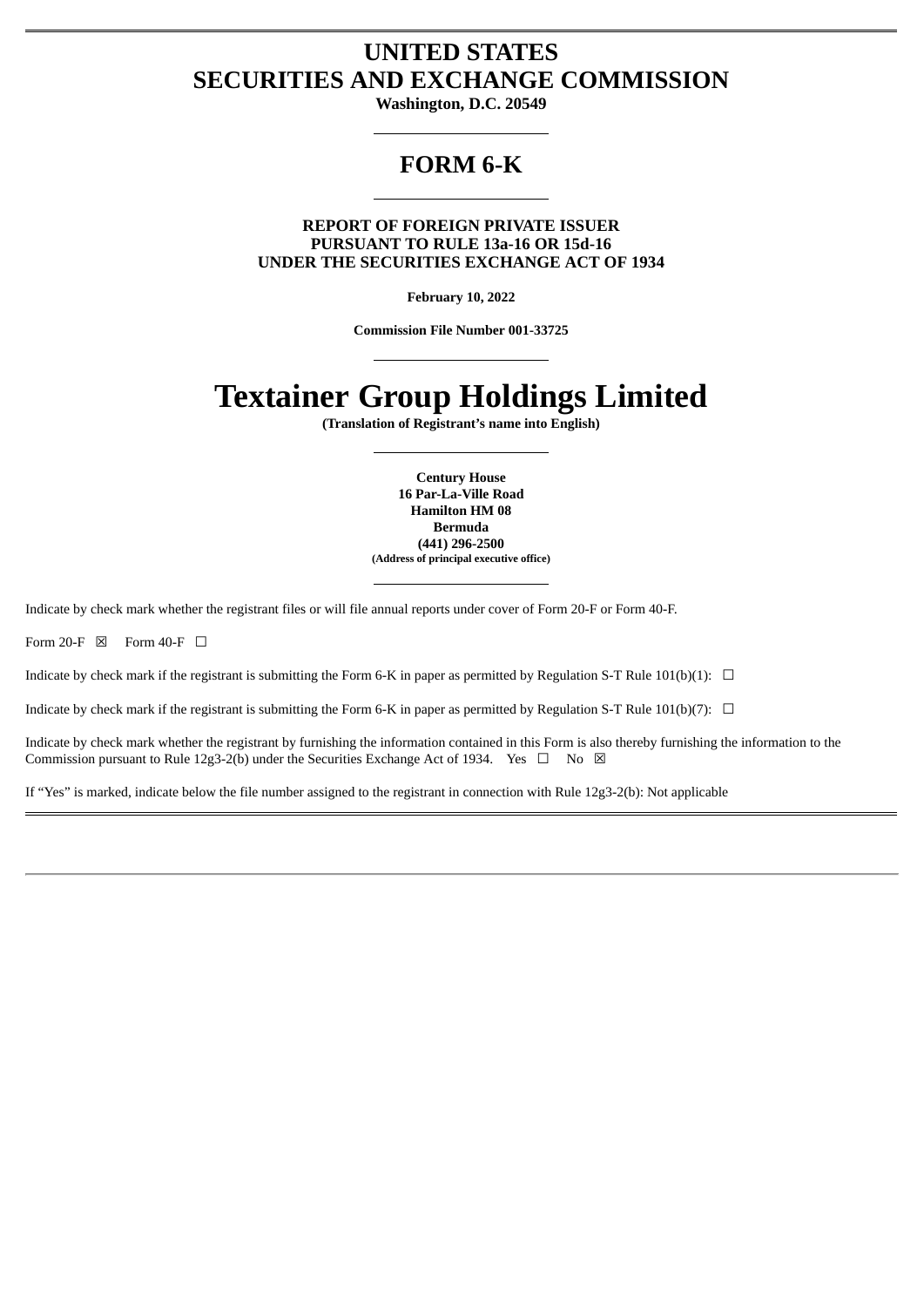This report contains a copy of the press release entitled "Textainer Group Holdings Limited Reports Fourth-Quarter and Full-Year 2021 Results," dated February 10, 2022.

## **Exhibit**

99.1 Press Release dated February 10, 2022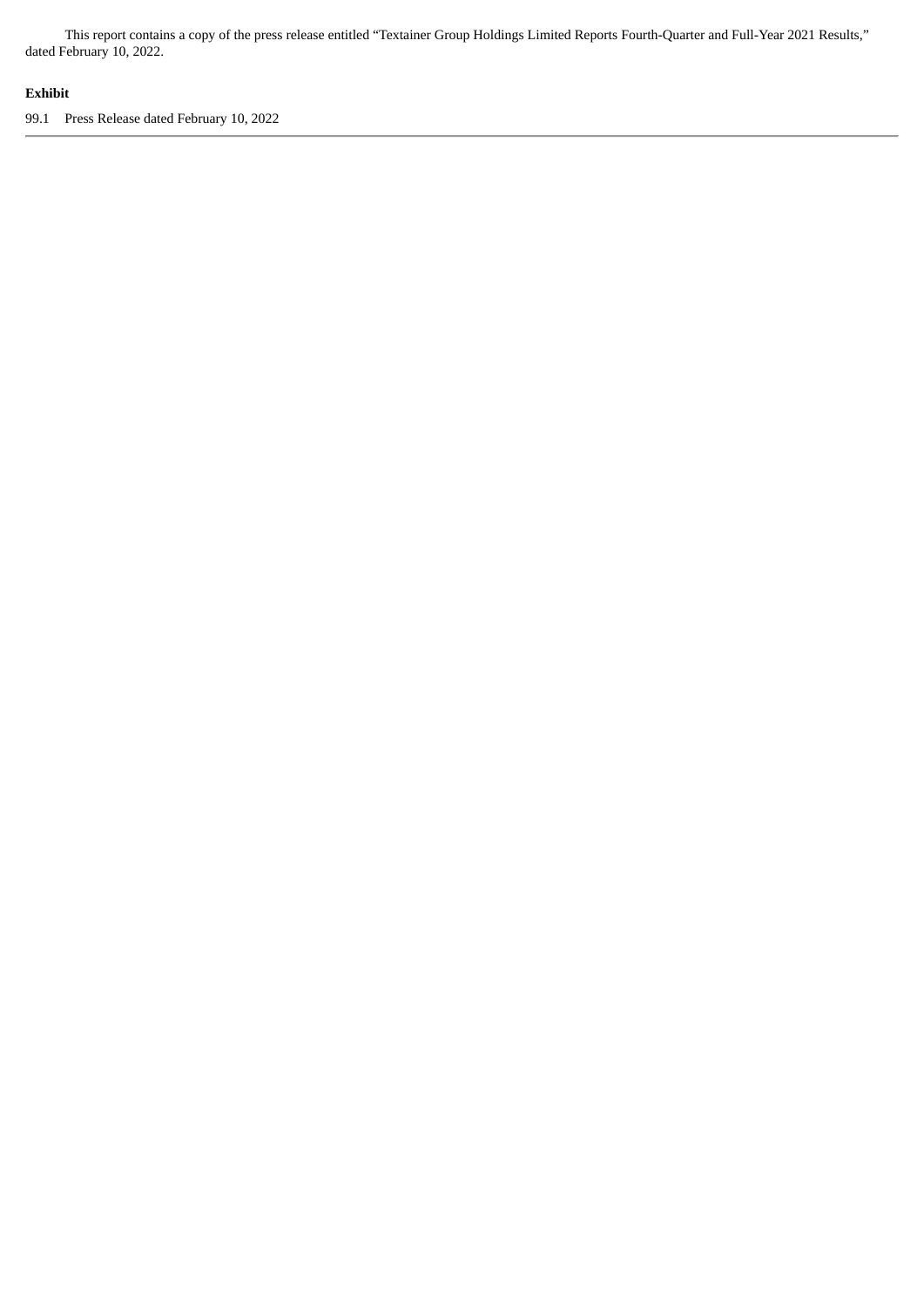# **Textainer Group Holdings Limited Reports Fourth-Quarter and Full-Year 2021 Results and Declares Dividend**

HAMILTON, Bermuda – (PRNewswire) – February 10, 2022 –Textainer Group Holdings Limited (NYSE: TGH; JSE: TXT) ("Textainer", "the Company", "we" and "our"), one of the world's largest lessors of intermodal containers, today reported financial results for the fourth-quarter and full-year ended December 31, 2021.

#### **Key Financial Information (in thousands except for per share and TEU amounts) and Business Highlights:**

|                                                  | <b>QTD</b> |           |               |           |     |           |    | <b>Full-Year</b> |     |           |  |  |  |
|--------------------------------------------------|------------|-----------|---------------|-----------|-----|-----------|----|------------------|-----|-----------|--|--|--|
|                                                  | Q4 2021    |           |               | Q3 2021   |     | Q4 2020   |    | 2021             |     | 2020      |  |  |  |
| Lease rental income                              | S.         | 198.222   | \$.           | 195.830   | \$  | 161.491   | \$ | 750,730          | \$  | 600,873   |  |  |  |
| Gain on sale of owned fleet containers, net      | \$         | 16,007    | \$            | 20,028    | \$  | 7,820     | \$ | 67,229           | \$  | 27.230    |  |  |  |
| Income from operations                           | \$         | 113,986   | \$            | 114,037   | \$  | 71,816    | \$ | 430,131          | S   | 221,599   |  |  |  |
| Net income attributable to common shareholders   | \$         | 72,885    | \$            | 64,729    | \$  | 44,260    | \$ | 273,459          | \$. | 72,822    |  |  |  |
| Net income attributable to common shareholders   |            |           |               |           |     |           |    |                  |     |           |  |  |  |
| per diluted common share                         | \$         | 1.45      | $\mathbf{\$}$ | 1.28      | \$. | 0.87      | \$ | 5.41             | -S  | 1.36      |  |  |  |
| Adjusted net income (1)                          | \$         | 73.229    | \$            | 76,502    | \$  | 41,147    | \$ | 284,087          | \$  | 87,277    |  |  |  |
| Adjusted net income per diluted common share (1) | \$         | 1.46      | \$.           | 1.52      | \$. | 0.81      | \$ | 5.62             | \$. | 1.63      |  |  |  |
| Adjusted EBITDA (1)                              | \$         | 182.150   | \$            | 184,240   | \$  | 136.834   | \$ | 697.948          | \$  | 476.210   |  |  |  |
| Average fleet utilization (2)                    |            | 99.7%     |               | 99.8%     |     | 98.5%     |    | 99.8%            |     | 96.6%     |  |  |  |
| Total fleet size at end of period (TEU) (3)      |            | 4.322.367 |               | 4.264.946 |     | 3,774,053 |    | 4.322.367        |     | 3,774,053 |  |  |  |
| Owned percentage of total fleet at end of period |            | 92.8%     |               | 92.6%     |     | 88.0%     |    | 92.8%            |     | 88.0%     |  |  |  |

(1) Refer to the "Use of Non-GAAP Financial Information" set forth below.

(2) Utilization is computed by dividing total units on lease in CEUs (cost equivalent unit) by the total units in our fleet in CEUs, excluding CEUs that have been designated as held for sale and units manufactured for us but not yet delivered to a lessee. CEU is a unit of measurement based on the approximate cost of a container relative to the cost of a standard 20-foot dry container. These factors may differ from CEU ratios used by others in the industry.

- (3) TEU refers to a twenty-foot equivalent unit, which is a unit of measurement used in the container shipping industry to compare shipping containers of various lengths to a standard 20-foot container, thus a 20-foot container is one TEU and a 40-foot container is two TEU.
- Net income of \$273.5 million for the full year, or \$5.41 per diluted common share and \$72.9 million for the fourth quarter of 2021, or \$1.45 per diluted common share;
- Adjusted net income of \$284.1 million for the full year, or \$5.62 per diluted common share, as compared to \$87.3 million, or \$1.63 per diluted common share in the prior year. Adjusted net income of \$73.2 million for the fourth quarter of 2021, or \$1.46 per diluted common share, as compared to \$76.5 million, or \$1.52 per diluted common share in the third quarter of 2021;
- Adjusted EBITDA of \$697.9 million for the full year, as compared to \$476.2 million in the prior year. Adjusted EBITDA of \$182.2 million for the fourth quarter of 2021, as compared to \$184.2 million in the third quarter of 2021;
- Average and ending utilization rate for the fourth quarter of 99.7%;
- Invested \$251 million in containers delivered during the fourth quarter, for a total \$2.0 billion delivered through the full year, virtually all of which are currently on lease with tenors in excess of 12 years;
- Repurchased 741,163 shares and 2,426,725 shares of common stock at an average price of \$35.60 per share and \$29.70 per share during the fourth quarter and full year of 2021, respectively. As of the end of the year, the remaining authority under the share repurchase program totaled \$51.1 million;
- Textainer's board of directors approved and declared a quarterly preferred cash dividend on its 7.00% Series A and its 6.25% Series B cumulative redeemable perpetual preference shares, payable on March 15, 2022, to holders of record as of March 4, 2022; and
- Textainer's board of directors approved and declared a \$0.25 per common share cash dividend in the fourth quarter of 2021, payable on March 15, 2022 to holders of record as of March 4, 2022.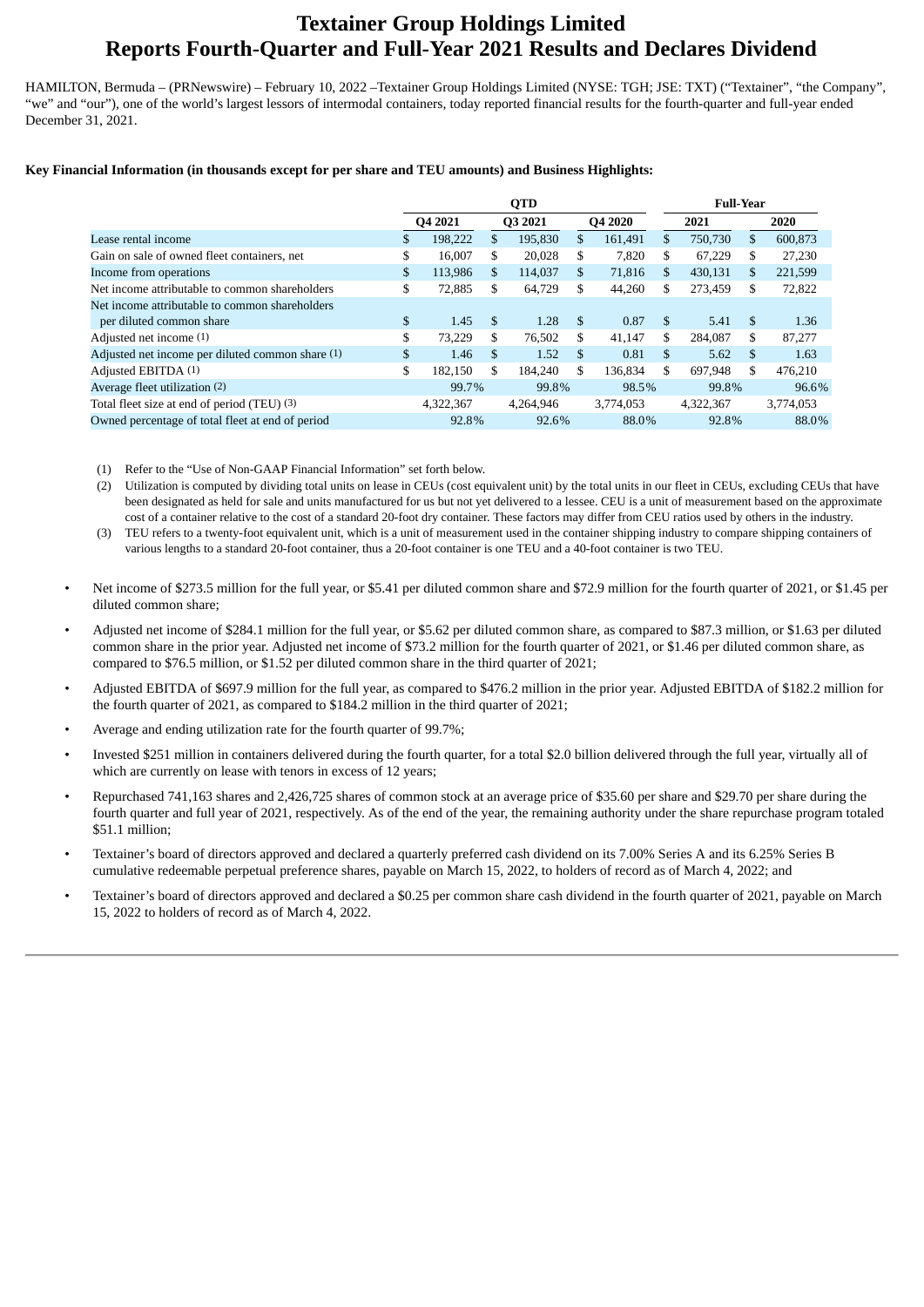"We are very pleased to report another quarter of strong performance, which provided a fantastic finish to a tremendous year. For the full year 2021, lease rental income increased 25% to \$751 million, driven by organic fleet growth in a strong demand environment. Adjusted EBITDA increased by 47% to \$698 million, reflecting our ongoing profitability focus, as well as a favorable lease and resale environment. Adjusted net income increased 226% to \$284 million, or \$5.62 per diluted share, and represents an ROE of almost 21% for the year.

For the fourth quarter of 2021, we achieved lease rental income of \$198 million, adjusted EBITDA of \$182 million, and adjusted net income of \$73 million or \$1.46 per diluted common share. We expect to continue achieving favorable results over the next several years, as we benefit from stability and reduced cyclicality risk provided by the long tenors of our fixed-rate leases and fixed-rate debt. We are very well positioned through the attractive and flexible terms, pricing and reliable sourcing of our debt financing platform, methodically enhanced and optimized over the course of the last few years," stated Olivier Ghesquiere, President and Chief Executive Officer.

"We deployed \$251 million in capex during the fourth quarter for a total of approximately \$2 billion for the year, bringing our fleet to over 4.3 million TEU. Although we continue to see opportunities for growth at attractive yields in the new year, we are starting to see more normalized levels of container capex following a record year. As trade volume remains elevated, shipping lines have continued to grow their capacity while also positioning additional containers in locations with surplus demand. The impact from Covid also continues to affect the overall market, prolonging the current supply-chain disruptions which create additional demand for containers."

"Lease terms remain attractive, with favorable rates and lease tenors continuing to exceed 12 years on average for new containers. It is important to emphasize that with all future capex opportunities, we remain focused on yields and profitability and will only invest when our targets can be achieved on the basis of mostly confirmed lease opportunities. We also continue to successfully extend expiring leases into life-cycle-leases, with maturities extending through the remaining useful life of the containers."

"In summary, 2021 was a tremendous year for Textainer. We achieved outstanding performance across all our key operating metrics, with the company now considerably stronger and better protected against cyclicality than in prior years. I'm very proud of the strong execution across the organization, which has secured our profitability and cash flow for many years to come. As we look out at 2022 and beyond, we are strategically well positioned in the market, with extremely competitive metrics across the company. Our strong cash flows and financial stability will enable us to create significant shareholder value, through further strategic capex as well as continued capital returns to shareholders through our reinstated dividend program and ongoing share repurchase program," concluded Ghesquiere.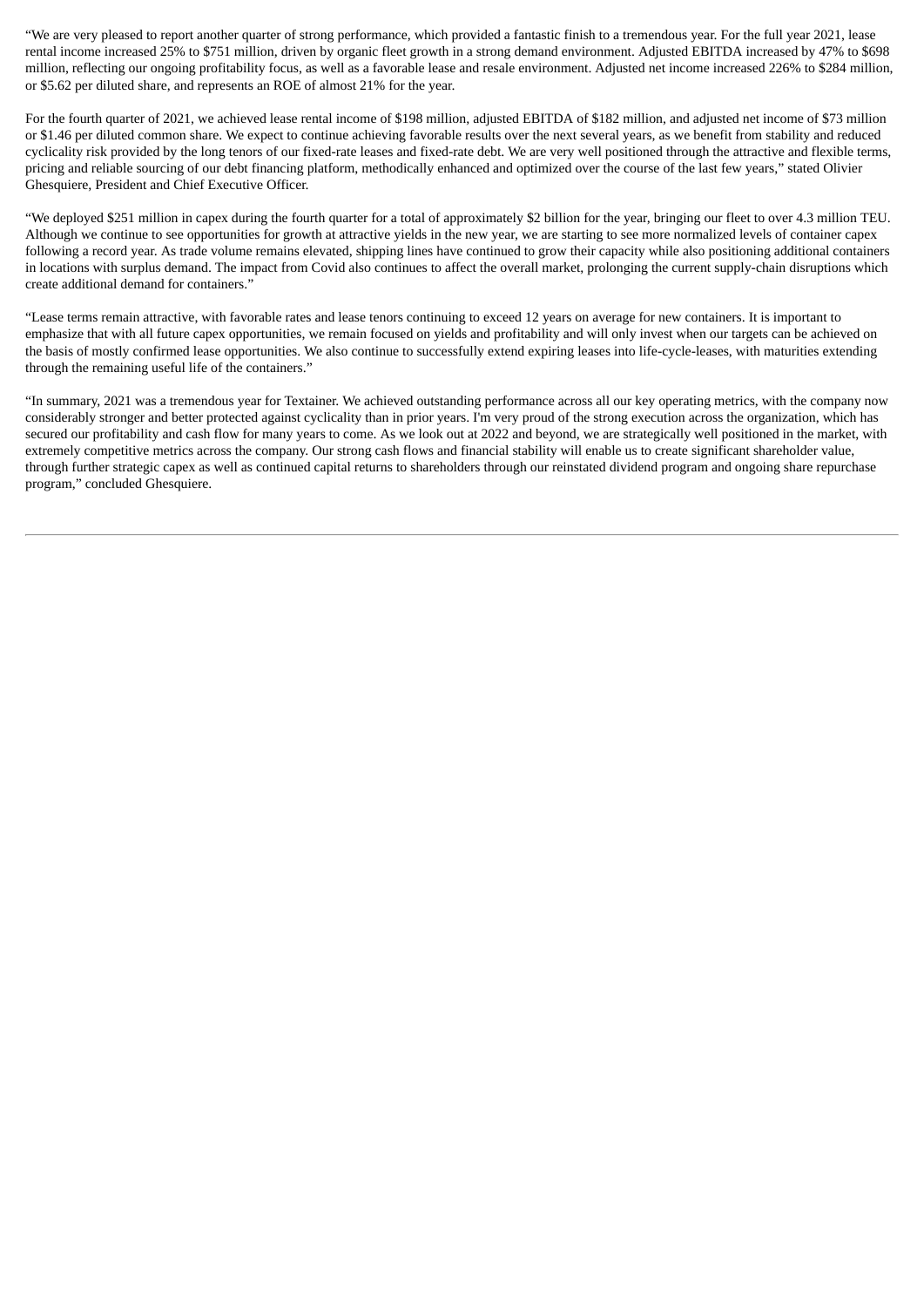#### **Fourth-Quarter and Full-Year Results**

Lease rental income for the year increased \$149.9 million from 2020 due to an increase in fleet size, average rental rate and utilization. Lease rental income for the quarter increased \$2.4 million from the third quarter of 2021 due to an increase in fleet size and average rental rate.

Trading container margin for the year increased \$7.2 million from 2020, due to an increase in the average per unit margin, partially offset by a decrease in the number of containers sold. Trading container margin for the quarter decreased \$0.9 million from the third quarter of 2021, due to a decrease in the average per unit margin, partially offset by an increase in the number of containers sold.

Gain on sale of owned fleet containers, net for the year increased \$40.0 million from 2020, due to an increase in the average gain per container sold, partially offset by a reduction in the number of containers sold. Gain on sale of owned fleet containers, net for the quarter decreased \$4.0 million from the third quarter of 2021, due to a decrease in the number of containers sold, partially offset by an increase in the average gain per container sold.

Direct container expense – owned fleet for the year decreased \$31.8 million from 2020, which includes lower storage costs and maintenance and handling expense due to higher utilization.

Distribution to managed fleet container investors for the year decreased \$7.0 million from 2020, in line with a decrease in the managed fleet size.

Depreciation expense for the year increased \$19.9 million from 2020, due to an increase in fleet size, partially offset by a decrease due to improved mark to market value adjustments on certain containers held for sale.

General and administrative expense for the year increased \$4.6 million from 2020, primarily because of an increase in incentive compensation and employee benefit costs resulting from improved company performance and IT system enhancement costs.

Interest expense for the year increased \$4.0 million from 2020, and increased \$1.8 million compared to the third quarter of 2021, due to a higher average debt balance from funding increased container investment, partially offset by a decrease in our average effective interest rate.

Debt termination expense for 2021 amounted to \$15.2 million, which included a \$10.6 million loan termination payment and a \$4.2 million write-off of unamortized deferred debt issuance costs, resulting from the early redemption of certain higher-priced fixed-rate asset backed notes with proceeds from our lower-priced debt facilities. Debt termination expense for 2020 amounted to \$8.8 million, resulting from the early redemption of certain higher-price fixedrate asset backed notes with proceeds from our lower-priced debt facilities.

Realized loss on financial instruments, net for the year decreased \$6.7 million from 2020, primarily due to the termination of all interest rate swaps not designated under hedge accounting during the second and third quarter of 2021. As of September 30, 2021, all of our outstanding interest rate swaps were designated under hedge accounting and will no longer generate realized or unrealized gain (loss) on financial instruments.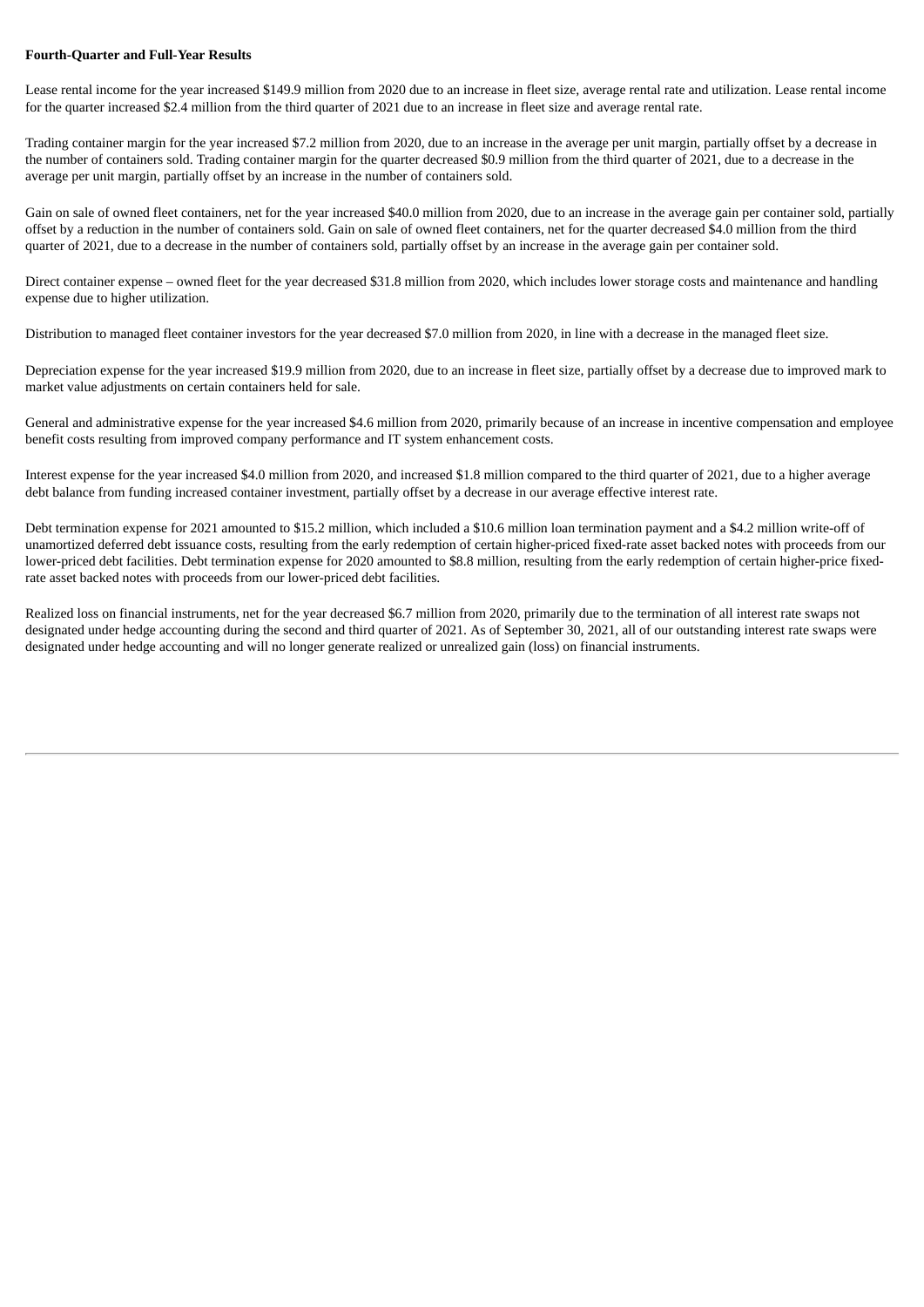#### **Conference Call and Webcast**

A conference call to discuss the financial results for the fourth quarter and full year of 2021 will be held at 5:00 pm Eastern Time on Thursday, February 10, 2022. The dial-in number for the conference call is 1-855-327-6837 (U.S. & Canada) and 1-631-891-4304 (International). The call and archived replay may also be accessed via webcast on Textainer's Investor Relations website at http://investor.textainer.com.

#### **About Textainer Group Holdings Limited**

Textainer has operated since 1979 and is one of the world's largest lessors of intermodal containers with approximately 4.3 million TEU in our owned and managed fleet. We lease containers to approximately 200 customers, including all of the world's leading international shipping lines, and other lessees. Our fleet consists of standard dry freight, refrigerated intermodal containers, and dry freight specials. We also lease tank containers through our relationship with Trifleet Leasing and are a supplier of containers to the U.S. Military. Textainer is one of the largest and most reliable suppliers of new and used containers. In addition to selling older containers from our fleet, we buy older containers from our shipping line customers for trading and resale. We sold an average of approximately 130,000 containers per year for the last five years to more than 1,000 customers making us one of the largest sellers of used containers. Textainer operates via a network of 14 offices and approximately 400 independent depots worldwide. Textainer has a primary listing on the New York Stock Exchange (NYSE: TGH) and a secondary listing on the Johannesburg Stock Exchange (JSE: TXT). Visit www.textainer.com for additional information about Textainer.

#### **Important Cautionary Information Regarding Forward-Looking Statements**

This press release contains forward-looking statements within the meaning of U.S. securities laws. Forward-looking statements include statements that are not statements of historical facts and may relate to, but are not limited to, expectations or estimates of future operating results or financial performance, capital expenditures, introduction of new products, regulatory compliance, plans for growth and future operations, as well as assumptions relating to the foregoing. In some cases, you can identify forward-looking statements by terminology such as "may," "will," "should," "could," "expect," "plan," "anticipate," "believe," "estimate," "predict," "intend," "potential," "continue" or the negative of these terms or other similar terminology. Readers are cautioned that these forward-looking statements involve risks and uncertainties, are only predictions and may differ materially from actual future events or results. These risks and uncertainties include, without limitation, the following items that could materially and negatively impact our business, results of operations, cash flows, financial condition and future prospects: (i) We expect to continue achieving favorable results over the next several years; (ii) We continue to see opportunities for growth at attractive yields in the new year; (iii) We are strategically well positioned in the market, with extremely competitive metrics across the company. Our strong cash flows and financial stability will enable us to create significant shareholder value, through further strategic capex as well as continued capital returns to shareholders through our reinstated dividend program and ongoing share repurchase program; and other risks and uncertainties, including those set forth in Textainer's filings with the Securities and Exchange Commission. For a discussion of some of these risks and uncertainties, see Item 3 "Key Information— Risk Factors" in Textainer's Annual Report on Form 20-F filed with the Securities and Exchange Commission on March 18, 2021.

Textainer's views, estimates, plans and outlook as described within this document may change subsequent to the release of this press release. Textainer is under no obligation to modify or update any or all of the statements it has made herein despite any subsequent changes Textainer may make in its views, estimates, plans or outlook for the future.

Textainer Group Holdings Limited Investor Relations Phone: +1 (415) 658-8333 ir@textainer.com

###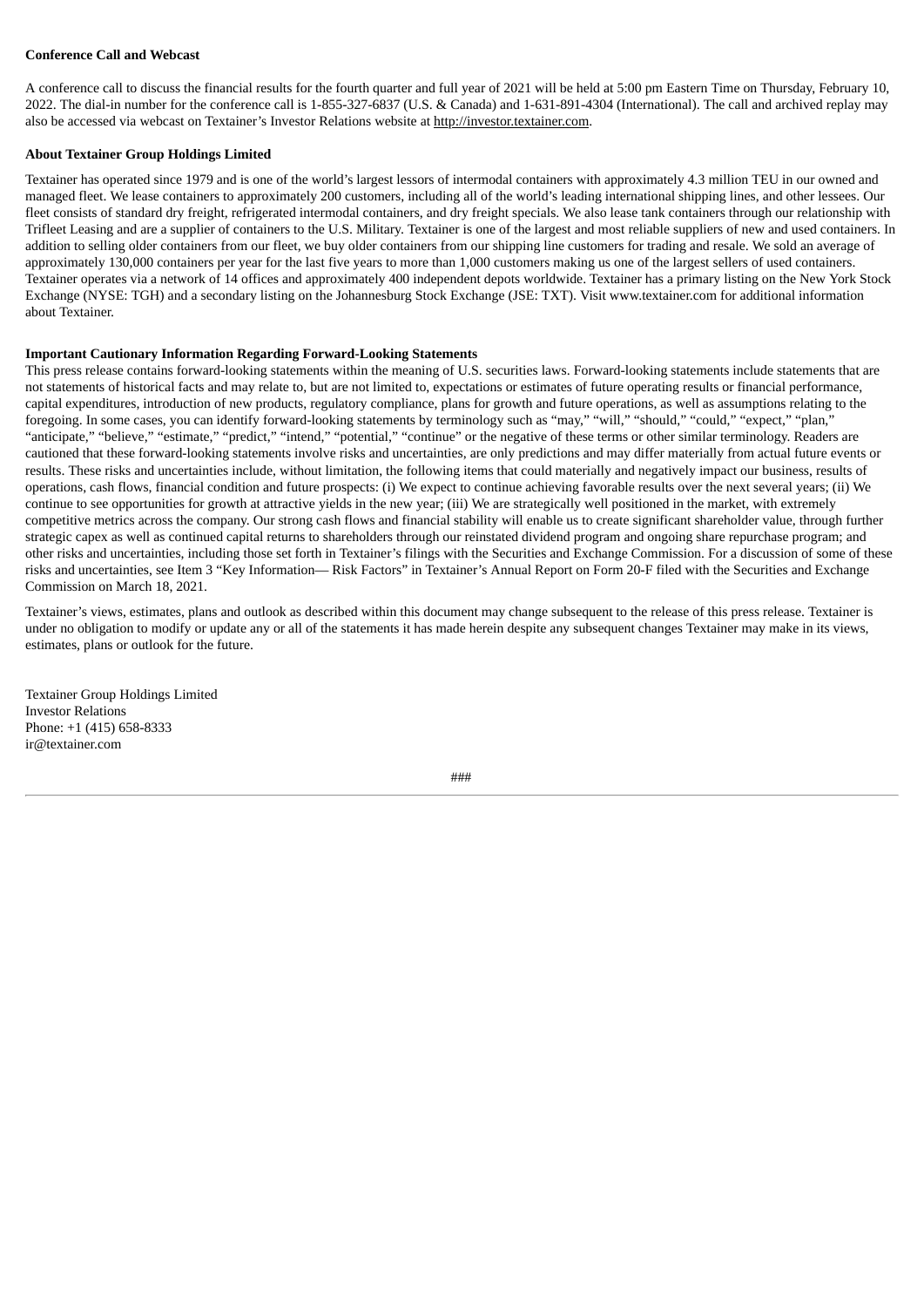## **TEXTAINER GROUP HOLDINGS LIMITED AND SUBSIDIARIES**

Consolidated Statements of Operations

(Unaudited)

(All currency expressed in United States dollars in thousands, except per share amounts)

|                                                              | <b>Three Months Ended December</b> |    |           |    |                                 |             |            |  |  |
|--------------------------------------------------------------|------------------------------------|----|-----------|----|---------------------------------|-------------|------------|--|--|
|                                                              | 31,                                |    |           |    | <b>Years Ended December 31,</b> |             |            |  |  |
|                                                              | 2021                               |    | 2020      |    | 2021                            |             | 2020       |  |  |
| Revenues:                                                    |                                    |    |           |    |                                 |             |            |  |  |
| Lease rental income - owned fleet                            | \$<br>185,167                      | \$ | 146,118   | \$ | 694,693                         | \$          | 538,425    |  |  |
| Lease rental income - managed fleet                          | 13,055                             |    | 15,373    |    | 56,037                          |             | 62,448     |  |  |
| Lease rental income                                          | 198,222                            |    | 161,491   |    | 750,730                         |             | 600.873    |  |  |
|                                                              |                                    |    |           |    |                                 |             |            |  |  |
| Management fees - non-leasing                                | 614                                |    | 1,547     |    | 3,360                           |             | 5,271      |  |  |
|                                                              |                                    |    |           |    |                                 |             |            |  |  |
| Trading container sales proceeds                             | 9.397                              |    | 7,274     |    | 32,045                          |             | 31,941     |  |  |
| Cost of trading containers sold                              | (7,673)                            |    | (5,896)   |    | (21, 285)                       |             | (28, 409)  |  |  |
| Trading container margin                                     | 1,724                              |    | 1,378     |    | 10,760                          |             | 3,532      |  |  |
| Gain on sale of owned fleet containers, net                  | 16,007                             |    | 7,820     |    | 67,229                          |             | 27,230     |  |  |
|                                                              |                                    |    |           |    |                                 |             |            |  |  |
| Operating expenses:                                          |                                    |    |           |    |                                 |             |            |  |  |
| Direct container expense - owned fleet                       | 5,590                              |    | 10,315    |    | 23,384                          |             | 55,222     |  |  |
| Distribution expense to managed fleet container investors    | 11,590                             |    | 14,092    |    | 50,360                          |             | 57,311     |  |  |
| Depreciation expense                                         | 72,915                             |    | 65,609    |    | 281,575                         |             | 261,665    |  |  |
| Amortization expense                                         | 250                                |    | 806       |    | 2,540                           |             | 2,572      |  |  |
| General and administrative expense                           | 12,199                             |    | 11,008    |    | 46,462                          |             | 41,880     |  |  |
| Bad debt recovery, net                                       | (60)                               |    | (1,342)   |    | (1,285)                         |             | (1,668)    |  |  |
| Container lessee default expense (recovery), net             | 97                                 |    | (68)      |    | (1,088)                         |             | (1,675)    |  |  |
| Total operating expenses                                     | 102,581                            |    | 100,420   |    | 401,948                         |             | 415,307    |  |  |
| Income from operations                                       | 113,986                            |    | 71,816    |    | 430,131                         |             | 221,599    |  |  |
| Other (expense) income:                                      |                                    |    |           |    |                                 |             |            |  |  |
| Interest expense                                             | (34, 888)                          |    | (27, 973) |    | (127, 269)                      |             | (123, 230) |  |  |
| Debt termination expense                                     | (131)                              |    |           |    | (15,209)                        |             | (8,750)    |  |  |
| Interest income                                              | 40                                 |    | 52        |    | 123                             |             | 531        |  |  |
| Realized loss on financial instruments, net                  | (118)                              |    | (3,395)   |    | (5,634)                         |             | (12, 295)  |  |  |
| Unrealized (loss) gain on financial instruments, net         | (272)                              |    | 3,390     |    | 4,409                           |             | (6,044)    |  |  |
| Other, net                                                   | 120                                |    | 685       |    | (490)                           |             | 1,488      |  |  |
| Net other expense                                            | (35, 249)                          |    | (27, 241) |    | (144,070)                       |             | (148, 300) |  |  |
| Income before income taxes                                   | 78,737                             |    | 44,575    |    | 286,061                         |             | 73,299     |  |  |
| Income tax (expense) benefit                                 | (883)                              |    | 463       |    | (1,773)                         |             | 374        |  |  |
| Net income                                                   | 77,854                             |    | 45,038    |    | 284,288                         |             | 73,673     |  |  |
| Less: Dividends on preferred shares                          | 4,969                              |    |           |    | 10.829                          |             |            |  |  |
| Less: Net income attributable to the noncontrolling interest |                                    |    | 778       |    |                                 |             | 851        |  |  |
| Net income attributable to common shareholders               | \$<br>72,885                       | \$ | 44,260    | \$ | 273,459                         | \$          | 72,822     |  |  |
| Net income attributable to common shareholders per share:    |                                    |    |           |    |                                 |             |            |  |  |
| <b>Basic</b>                                                 | \$<br>1.48                         | \$ | 0.88      | \$ | 5.51                            | \$          | 1.37       |  |  |
| Diluted                                                      | \$<br>1.45                         | \$ | 0.87      | \$ | 5.41                            | $\mathbf S$ | 1.36       |  |  |
| Weighted average shares outstanding (in thousands):          |                                    |    |           |    |                                 |             |            |  |  |
| <b>Basic</b>                                                 | 49,093                             |    | 50,517    |    | 49,624                          |             | 53,271     |  |  |
| Diluted                                                      | 50,097                             |    | 51,110    |    | 50,576                          |             | 53,481     |  |  |
|                                                              |                                    |    |           |    |                                 |             |            |  |  |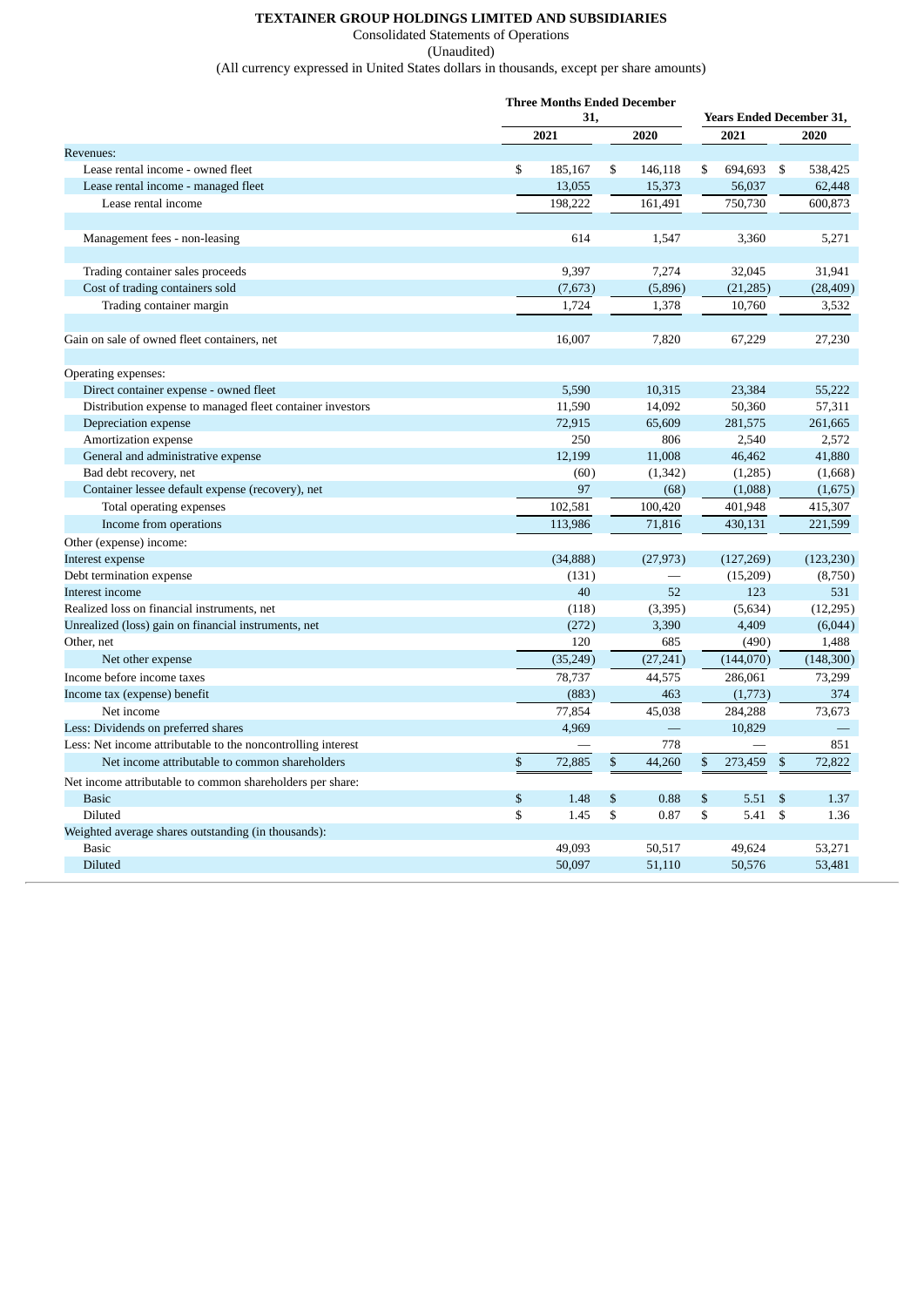## **TEXTAINER GROUP HOLDINGS LIMITED AND SUBSIDIARIES**

#### Consolidated Balance Sheets (Unaudited) (All currency expressed in United States dollars in thousands)

|                                                                                                                                | December 31,<br>2021 |              | <b>December 31, 2020</b> |
|--------------------------------------------------------------------------------------------------------------------------------|----------------------|--------------|--------------------------|
| <b>Assets</b>                                                                                                                  |                      |              |                          |
| Current assets:                                                                                                                |                      |              |                          |
| Cash and cash equivalents                                                                                                      | \$<br>206,210        | $\mathbb{S}$ | 131,018                  |
| Accounts receivable, net of allowance of \$1,290 and \$2,663, respectively                                                     | 125,746              |              | 108,578                  |
| Net investment in finance leases, net of allowance of \$100 and \$169, respectively                                            | 113,048              |              | 78,459                   |
| Container leaseback financing receivable, net of allowance of \$38 and \$98, respectively                                      | 30.317               |              | 27.076                   |
| <b>Trading containers</b>                                                                                                      | 12,740               |              | 9,375                    |
| Containers held for sale                                                                                                       | 7.007                |              | 15,629                   |
| Prepaid expenses and other current assets                                                                                      | 14,184               |              | 13,713                   |
| Due from affiliates, net                                                                                                       | 2,376                |              | 1,509                    |
| Total current assets                                                                                                           | 511.628              |              | 385.357                  |
| Restricted cash                                                                                                                | 76.362               |              | 74.147                   |
| Marketable securities                                                                                                          | 2,866                |              |                          |
| Containers, net of accumulated depreciation of \$1,851,664 and \$1,619,591, respectively                                       | 4,731,878            |              | 4,125,052                |
| Net investment in finance leases, net of allowance of \$643 and \$1,164 respectively                                           | 1,693,042            |              | 801.501                  |
| Container leaseback financing receivable, net of allowance of \$75 and \$326, respectively                                     | 323,830              |              | 336,792                  |
| Derivative instruments                                                                                                         | 12,278               |              | 47                       |
| Deferred taxes                                                                                                                 | 1,073                |              | 1,153                    |
| Other assets                                                                                                                   | 14,487               |              | 17,327                   |
| <b>Total assets</b>                                                                                                            | \$<br>7,367,444      | \$           | 5,741,376                |
|                                                                                                                                |                      |              |                          |
| <b>Liabilities and Equity</b><br>Current liabilities:                                                                          |                      |              |                          |
|                                                                                                                                |                      |              |                          |
| Accounts payable and accrued expenses                                                                                          | \$<br>22,111         | \$           | 24,385                   |
| Container contracts payable                                                                                                    | 140,968              |              | 231,647                  |
| Other liabilities                                                                                                              | 4,895                |              | 2,288                    |
| Due to container investors, net                                                                                                | 17,985               |              | 18.697                   |
| Debt, net of unamortized costs of \$8,624 and \$8,043, respectively                                                            | 380,207              |              | 408,365                  |
| Total current liabilities                                                                                                      | 566,166              |              | 685,382                  |
| Debt, net of unamortized costs of \$32,019 and \$18,639, respectively                                                          | 4,960,313            |              | 3,706,979                |
| Derivative instruments                                                                                                         | 2,139                |              | 29,235                   |
| Income tax payable                                                                                                             | 10,747               |              | 10,047                   |
| Deferred taxes                                                                                                                 | 7,589                |              | 6.491                    |
| Other liabilities                                                                                                              | 39,236               |              | 16,524                   |
| <b>Total liabilities</b>                                                                                                       | 5,586,190            |              | 4,454,658                |
| Equity:                                                                                                                        |                      |              |                          |
| Textainer Group Holdings Limited shareholders' equity:                                                                         |                      |              |                          |
| Preferred shares, \$0.01 par value, \$25,000 liquidation preference per share. Authorized 10,000,000 shares                    |                      |              |                          |
| 7.00% Series A fixed-to-floating rate cumulative redeemable perpetual preferred shares, 6,000 shares issued and outstanding    |                      |              |                          |
| (equivalent to 6,000,000 depositary shares at \$25.00 liquidation preference per depositary share)                             | 150,000              |              |                          |
| 6.25% Series B fixed rate cumulative redeemable perpetual preferred shares, 6,000 shares issued and outstanding (equivalent to |                      |              |                          |
| 6,000,000 depositary shares at \$25.00 liquidation preference per depositary share)                                            | 150,000              |              |                          |
| Common shares, \$0.01 par value. Authorized 140,000,000 shares; 59,503,710 shares issued and                                   |                      |              |                          |
| 48,831,855 shares outstanding at 2021; 58,740,919 shares issued and 50,495,789 shares                                          |                      |              |                          |
| outstanding at 2020                                                                                                            | 595                  |              | 587                      |
| Treasury shares, at cost, 10,671,855 and 8,245,130 shares, respectively                                                        | (158, 459)           |              | (86, 239)                |
| Additional paid-in capital                                                                                                     | 428,945              |              | 416,609                  |
| Accumulated other comprehensive gain (loss)                                                                                    | 9,750                |              | (9,744)                  |
| Retained earnings                                                                                                              | 1,200,423            |              | 938,395                  |
| Total Textainer Group Holdings Limited shareholders' equity                                                                    | 1,781,254            |              | 1,259,608                |
| Noncontrolling interest                                                                                                        |                      |              | 27,110                   |
| Total equity                                                                                                                   | 1,781,254            |              | 1,286,718                |
| Total liabilities and equity                                                                                                   | \$<br>7,367,444      | \$           | 5,741,376                |
|                                                                                                                                |                      |              |                          |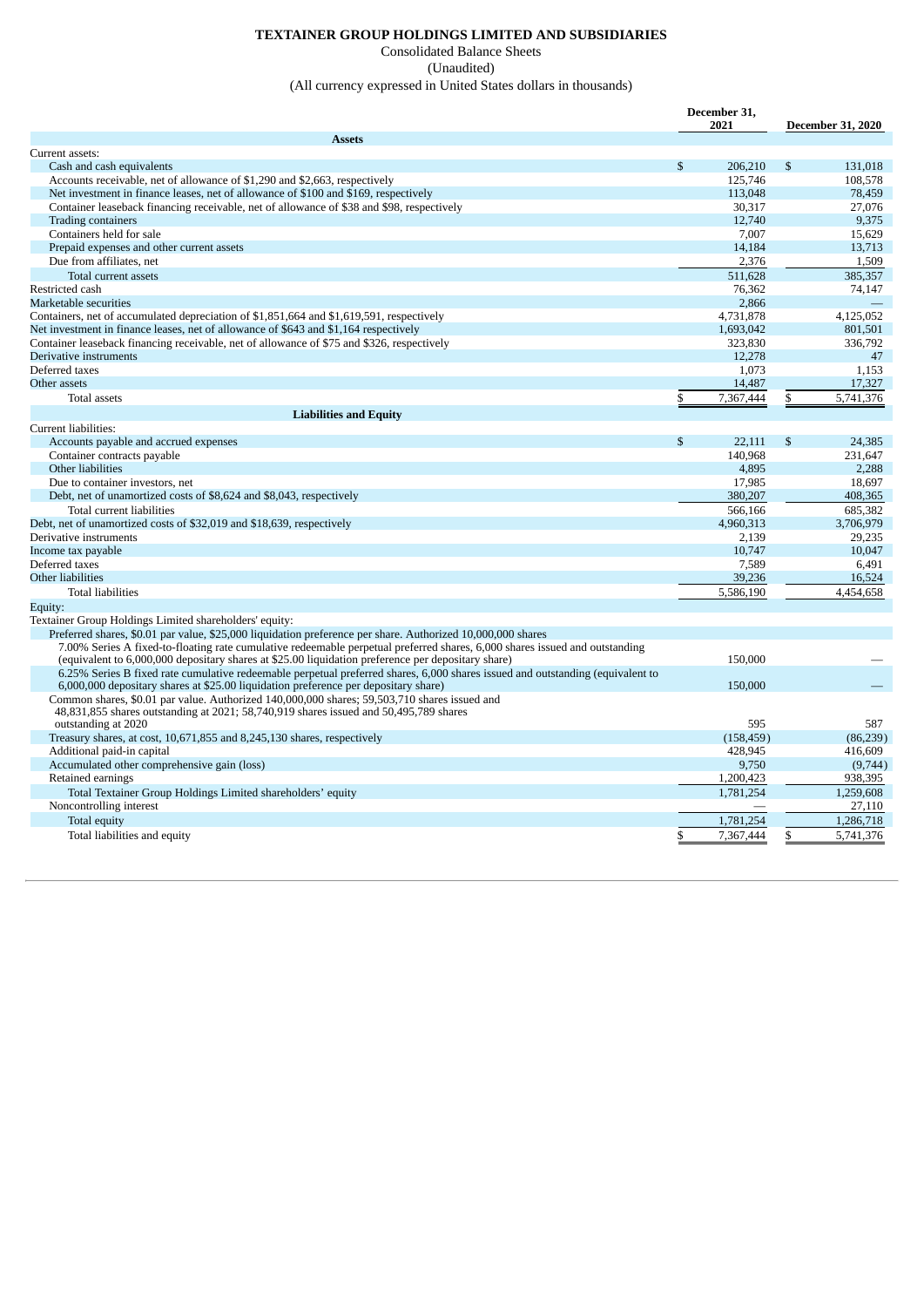## **TEXTAINER GROUP HOLDINGS LIMITED AND SUBSIDIARIES**

Consolidated Statements of Cash Flows (Unaudited)

(All currency expressed in United States dollars in thousands)

|                                                                                           | <b>Years Ended December 31.</b> |    |                          |
|-------------------------------------------------------------------------------------------|---------------------------------|----|--------------------------|
|                                                                                           | 2021                            |    | 2020                     |
| Cash flows from operating activities:                                                     |                                 |    |                          |
| Net income                                                                                | 284,288                         | \$ | 73,673                   |
| Adjustments to reconcile net income to net cash provided by operating activities:         |                                 |    |                          |
| Depreciation expense                                                                      | 281,575                         |    | 261.665                  |
| Bad debt recovery, net                                                                    | (1,285)                         |    | (1,668)                  |
| Container recovery from lessee default, net                                               | (4,868)                         |    | (260)                    |
| Unrealized (gain) loss on financial instruments, net                                      | (4,409)                         |    | 6,044                    |
| Amortization of unamortized debt issuance costs and accretion                             |                                 |    |                          |
| of bond discounts                                                                         | 9.845                           |    | 8.112                    |
| Debt termination expense                                                                  | 15,209                          |    | 8,750                    |
| Amortization of intangible assets                                                         | 2,540                           |    | 2,572                    |
| Gain on sale of owned fleet containers, net                                               | (67, 229)                       |    | (27, 230)                |
| Share-based compensation expense                                                          | 6,699                           |    | 4,723                    |
| Changes in operating assets and liabilities                                               | 89,418                          |    | 59,874                   |
| Total adjustments                                                                         | 327,495                         |    | 322,582                  |
| Net cash provided by operating activities                                                 | 611,783                         |    | 396,255                  |
| Cash flows from investing activities:                                                     |                                 |    |                          |
| Purchase of containers and fixed assets                                                   | (2,083,819)                     |    | (746.145)                |
| Payment on container leaseback financing receivable                                       | (18,705)                        |    | (116, 263)               |
| Proceeds from sale of containers and fixed assets                                         | 142,276                         |    | 151,021                  |
| Receipt of principal payments on container leaseback financing receivable                 | 30,119                          |    | 21,485                   |
| Net cash used in investing activities                                                     | (1,930,129)                     |    | (689, 902)               |
| Cash flows from financing activities:                                                     |                                 |    |                          |
| Proceeds from debt                                                                        | 4,863,756                       |    | 2,114,260                |
|                                                                                           |                                 |    | (1,799,870)              |
| Payments on debt                                                                          | (3,635,663)                     |    |                          |
| Payment of debt issuance costs                                                            | (27, 895)<br>16,305             |    | (13, 637)                |
| Proceeds from container leaseback financing liability, net                                |                                 |    |                          |
| Principal repayments on container leaseback financing liability, net                      | (3,314)                         |    | (12, 825)                |
| Issuance of preferred shares, net of underwriting discount<br>Purchase of treasury shares | 290,550                         |    | (68, 493)                |
| Issuance of common shares upon exercise of share options                                  | (72, 220)<br>9,043              |    | 1,295                    |
| Dividends paid on common shares                                                           | (12, 285)                       |    |                          |
| Dividends paid on preferred shares                                                        | (9, 975)                        |    |                          |
| Purchase of noncontrolling interest                                                       | (21,500)                        |    |                          |
| Other                                                                                     | (970)                           |    | $\overline{\phantom{m}}$ |
|                                                                                           | 1,395,832                       |    | 220,730                  |
| Net cash provided by financing activities                                                 |                                 |    |                          |
| Effect of exchange rate changes                                                           | (79)                            |    | 177                      |
| Net increase (decrease) in cash, cash equivalents and restricted cash                     | 77,407                          |    | (72, 740)                |
| Cash, cash equivalents and restricted cash, beginning of the year                         | 205,165                         |    | 277,905                  |
| Cash, cash equivalents and restricted cash, end of the year                               | \$<br>282,572                   | \$ | 205,165                  |
| Supplemental disclosures of cash flow information:                                        |                                 |    |                          |
| Cash paid for interest expense and realized loss and settlement of derivative instruments | \$<br>145,711                   | \$ | 126.958                  |
| Income taxes paid                                                                         | \$<br>1,567                     | \$ | 34                       |
| Receipt of payments on finance leases, net of income earned                               | \$<br>104,770                   | \$ | 44,569                   |
| Supplemental disclosures of noncash operating activities:                                 |                                 |    |                          |
| Receipt of marketable securities from a lessee                                            | \$<br>5,789                     | \$ |                          |
| Right-of-use asset for leased properties                                                  | \$<br>272                       | \$ | 574                      |
| Supplemental disclosures of noncash investing activities:                                 |                                 |    |                          |
| (Decrease) Increase in accrued container purchases                                        | \$<br>(90, 679)                 | \$ | 222.253                  |
| Containers placed in finance leases                                                       | \$<br>1,043,323                 | \$ | 635,004                  |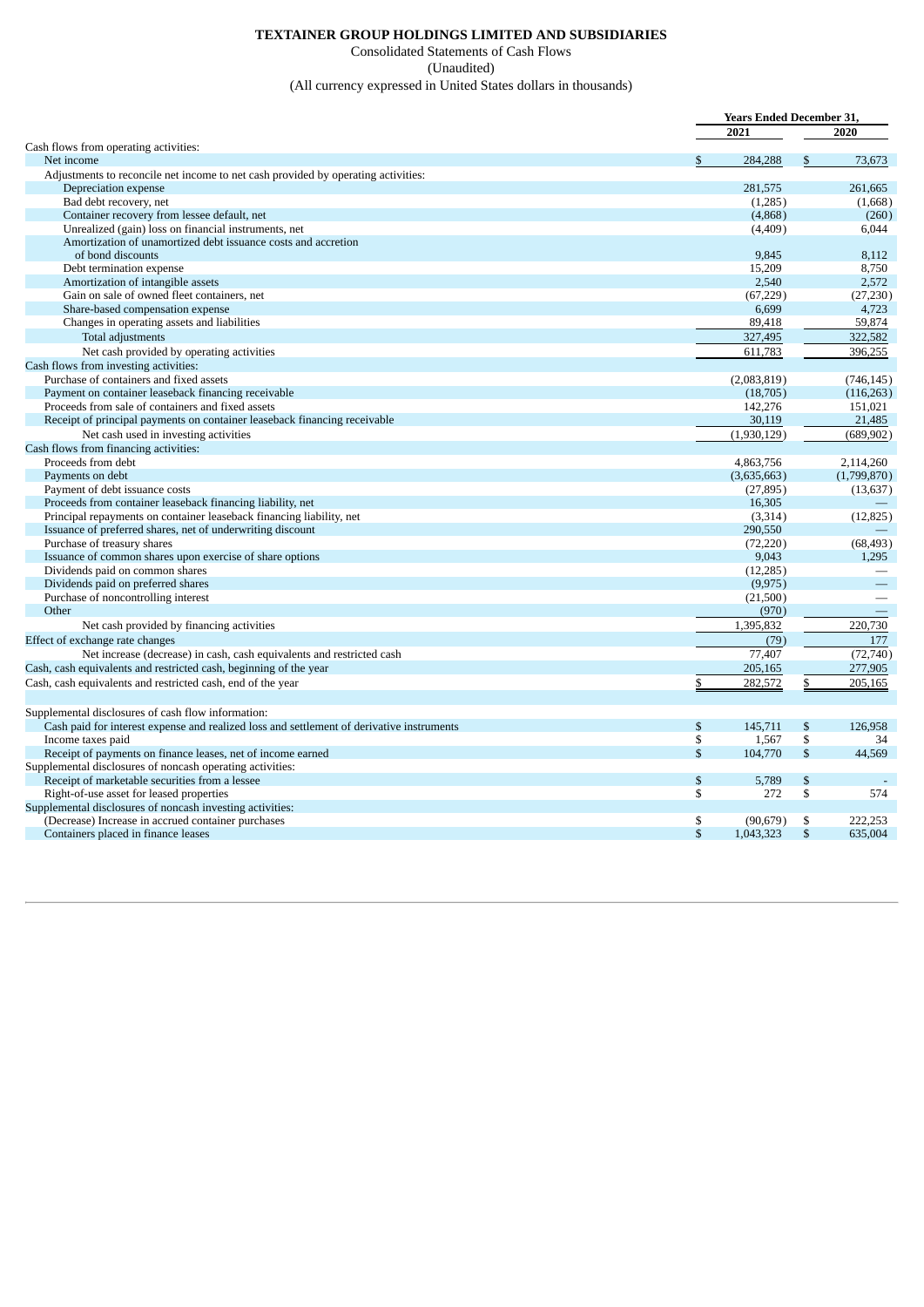#### **Use of Non-GAAP Financial Information**

To supplement Textainer's consolidated financial statements presented in accordance with U.S. generally accepted accounting principles ("GAAP"), the company uses non-GAAP measures of certain components of financial performance. These non-GAAP measures include adjusted net income, adjusted net income per diluted common share, adjusted EBITDA, headline earnings and headline earnings per basic and diluted common share.

Management believes that adjusted net income and adjusted net income per diluted common share are useful in evaluating Textainer's operating performance. Adjusted net income is defined as net income attributable to common shareholders excluding debt termination expense, unrealized (loss) gain on derivative instruments and marketable securities and the related impacts on income taxes and non-controlling interest. Management considers adjusted EBITDA a widely used industry measure and useful in evaluating Textainer's ability to fund growth and service long-term debt and other fixed obligations. Headline earnings is reported as a requirement of Textainer's listing on the JSE. Headline earnings and headline earnings per basic and diluted common shares are calculated from net income which has been determined based on GAAP.

Reconciliations of these non-GAAP measures to the most directly comparable GAAP measures are included in the tables below for the three and twelve months ended December 31, 2021 and 2020 and for the three months ended September 30, 2021.

Non-GAAP measures are not financial measures calculated in accordance with GAAP and are presented solely as supplemental disclosures. Non-GAAP measures have limitations as analytical tools, and should not be relied upon in isolation, or as a substitute to net income, income from operations, cash flows from operating activities, or any other performance measures derived in accordance with GAAP. Some of these limitations are:

- They do not reflect cash expenditures, or future requirements, for capital expenditures or contractual commitments;
- They do not reflect changes in, or cash requirements for, working capital needs;
- Adjusted EBITDA does not reflect interest expense or cash requirements necessary to service interest or principal payments on debt;
- Although depreciation expense and container impairment are a non-cash charge, the assets being depreciated may be replaced in the future, and neither adjusted EBITDA, adjusted net income or adjusted net income per diluted common share reflects any cash requirements for such replacements;
- They are not adjusted for all non-cash income or expense items that are reflected in our statements of cash flows; and
- Other companies in our industry may calculate these measures differently than we do, limiting their usefulness as comparative measures.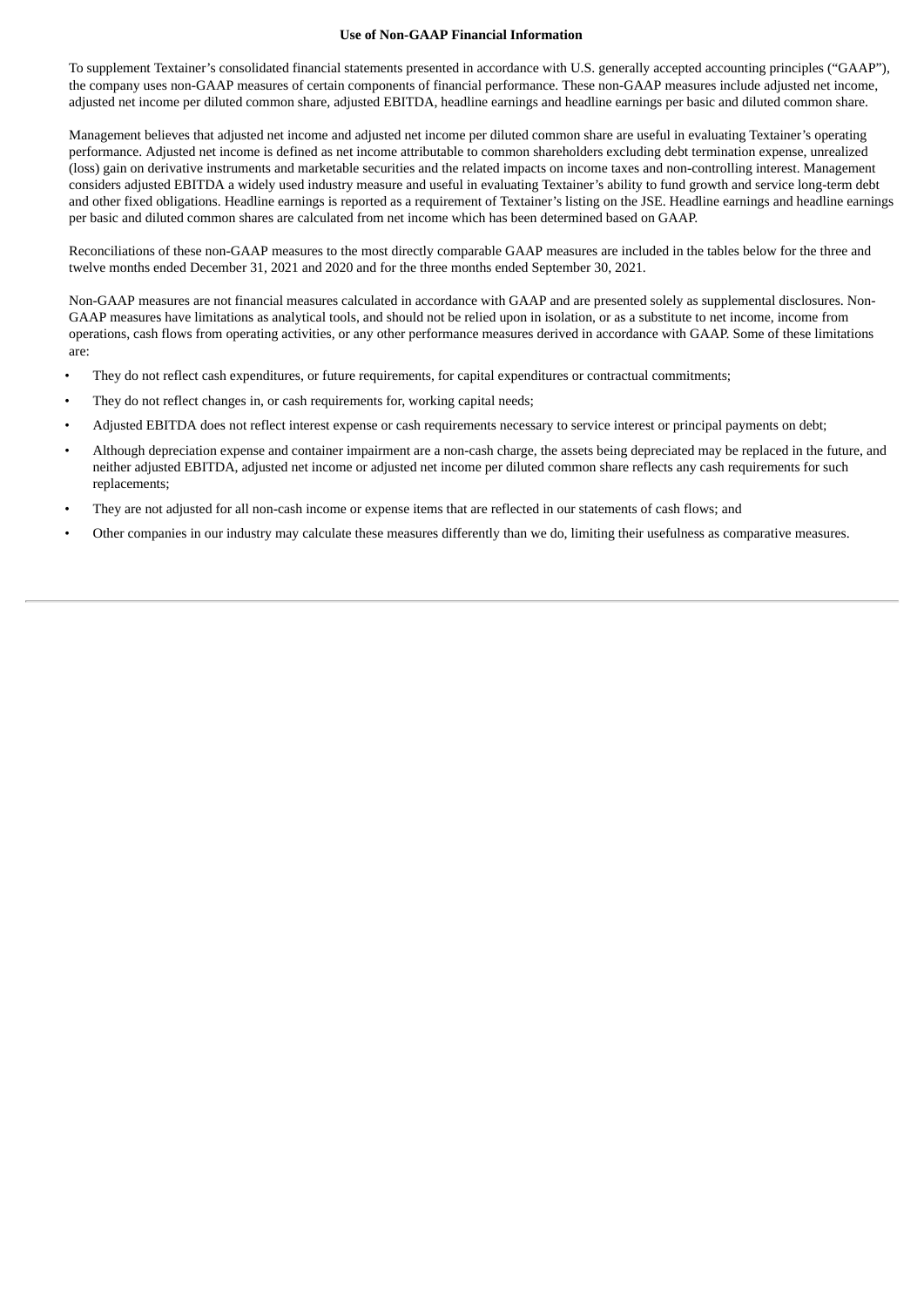|                                                                            | <b>Three Months Ended.</b> |                                       |                       |        |                      |         |                      | <b>Years Ended.</b>                   |          |                      |  |  |  |
|----------------------------------------------------------------------------|----------------------------|---------------------------------------|-----------------------|--------|----------------------|---------|----------------------|---------------------------------------|----------|----------------------|--|--|--|
|                                                                            | December 31,<br>2021       |                                       | September 30,<br>2021 |        | December 31,<br>2020 |         | December 31,<br>2021 |                                       |          | December 31,<br>2020 |  |  |  |
|                                                                            |                            | (Dollars in thousands)<br>(Unaudited) |                       |        |                      |         |                      | (Dollars in thousands)<br>(Unaudited) |          |                      |  |  |  |
| Reconciliation of adjusted net income:                                     |                            |                                       |                       |        |                      |         |                      |                                       |          |                      |  |  |  |
| Net income attributable to common shareholders                             |                            | 72,885                                | \$                    | 64,729 | - \$                 | 44,260  | - \$                 | 273,459                               | <b>S</b> | 72,822               |  |  |  |
| Adjustments:                                                               |                            |                                       |                       |        |                      |         |                      |                                       |          |                      |  |  |  |
| Debt termination expense                                                   |                            | 131                                   |                       | 11,866 |                      |         |                      | 15,209                                |          | 8,750                |  |  |  |
| Unrealized loss (gain) on financial instruments, net                       |                            | 272                                   |                       | (83)   |                      | (3,390) |                      | (4,409)                               |          | 6,044                |  |  |  |
| Loss on settlement of pre-existing management agreement                    |                            |                                       |                       | 116    |                      |         |                      | 116                                   |          |                      |  |  |  |
| Impact of reconciling items on income tax                                  |                            | (59)                                  |                       | (126)  |                      | 37      |                      | (288)                                 |          | (142)                |  |  |  |
| Impact of reconciling items attributable to the<br>noncontrolling interest |                            |                                       |                       |        |                      | 240     |                      |                                       |          | (197)                |  |  |  |
| <b>Adjusted net income</b>                                                 |                            | 73,229                                |                       | 76,502 |                      | 41,147  |                      | 284,087                               |          | 87,277               |  |  |  |
|                                                                            |                            |                                       |                       |        |                      |         |                      |                                       |          |                      |  |  |  |
| Adjusted net income per diluted common share                               |                            | 1.46                                  |                       | 1.52   |                      | 0.81    |                      | 5.62                                  |          | 1.63                 |  |  |  |

|                                                                            |                                       | <b>Three Months Ended,</b> |                       | Years Ended, |                      |                      |                                       |                      |
|----------------------------------------------------------------------------|---------------------------------------|----------------------------|-----------------------|--------------|----------------------|----------------------|---------------------------------------|----------------------|
|                                                                            | December 31.<br>2021                  |                            | September 30,<br>2021 |              | December 31,<br>2020 | December 31,<br>2021 |                                       | December 31.<br>2020 |
|                                                                            | (Dollars in thousands)<br>(Unaudited) |                            |                       |              |                      |                      | (Dollars in thousands)<br>(Unaudited) |                      |
| <b>Reconciliation of adjusted EBITDA:</b>                                  |                                       |                            |                       |              |                      |                      |                                       |                      |
| Net income attributable to common shareholders                             | \$<br>72,885                          | \$                         | 64,729                | $\sim$ \$    | 44,260               | S.                   | 273,459                               | \$<br>72,822         |
| Adjustments:                                                               |                                       |                            |                       |              |                      |                      |                                       |                      |
| Interest income                                                            | (40)                                  |                            | (20)                  |              | (52)                 |                      | (123)                                 | (531)                |
| Interest expense                                                           | 34,888                                |                            | 33,128                |              | 27,973               |                      | 127,269                               | 123,230              |
| Debt termination expense                                                   | 131                                   |                            | 11,866                |              |                      |                      | 15,209                                | 8,750                |
| Realized loss on derivative instruments, net                               |                                       |                            |                       |              | 3,395                |                      | 5,408                                 | 12,295               |
| Unrealized loss (gain) on financial instruments, net                       | 272                                   |                            | (83)                  |              | (3,390)              |                      | (4,409)                               | 6,044                |
| Loss on settlement of pre-existing management agreement                    |                                       |                            | 116                   |              |                      |                      | 116                                   |                      |
| Income tax expense (benefit)                                               | 883                                   |                            | (59)                  |              | (463)                |                      | 1,773                                 | (374)                |
| Net income attributable to the noncontrolling interest                     |                                       |                            |                       |              | 778                  |                      |                                       | 851                  |
| Depreciation expense                                                       | 72,915                                |                            | 72,839                |              | 65,609               |                      | 281,575                               | 261,665              |
| Container (recovery) write-off from lessee default, net                    | (34)                                  |                            | 918                   |              | (122)                |                      | (4,869)                               | (1,647)              |
| Amortization expense                                                       | 250                                   |                            | 802                   |              | 806                  |                      | 2,540                                 | 2,572                |
| Impact of reconciling items attributable to the<br>noncontrolling interest |                                       |                            |                       |              | (1,960)              |                      |                                       | (9, 467)             |
| <b>Adjusted EBITDA</b>                                                     | 182,150                               |                            | 184,240               |              | 136,834              |                      | 697,948                               | 476,210              |
|                                                                            |                                       |                            |                       |              |                      |                      |                                       |                      |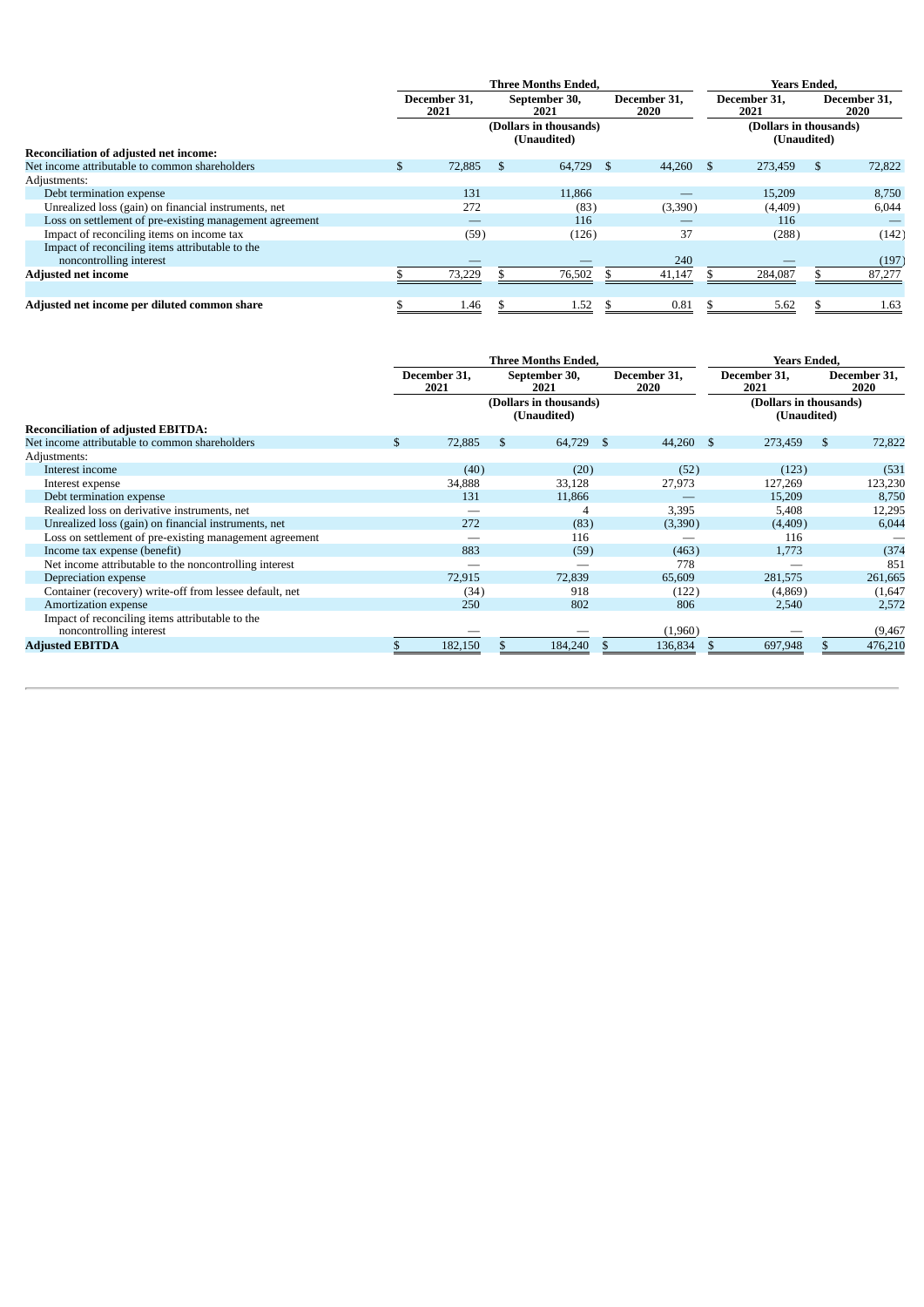|                                                         |                      |        |                       | <b>Three Months Ended.</b>            | <b>Years Ended.</b>  |        |    |                                       |    |                      |
|---------------------------------------------------------|----------------------|--------|-----------------------|---------------------------------------|----------------------|--------|----|---------------------------------------|----|----------------------|
|                                                         | December 31.<br>2021 |        | September 30,<br>2021 |                                       | December 31,<br>2020 |        |    | December 31.<br>2021                  |    | December 31,<br>2020 |
|                                                         |                      |        |                       | (Dollars in thousands)<br>(Unaudited) |                      |        |    | (Dollars in thousands)<br>(Unaudited) |    |                      |
| <b>Reconciliation of headline earnings:</b>             |                      |        |                       |                                       |                      |        |    |                                       |    |                      |
| Net income attributable to common shareholders          | S.                   | 72,885 | - \$                  | 64,729                                | \$                   | 44,260 | -S | 273,459                               | -S | 72,822               |
| Adjustments:                                            |                      |        |                       |                                       |                      |        |    |                                       |    |                      |
| Container (recovery) impairment                         |                      | (140)  |                       | 1,183                                 |                      | 590    |    | (5,254)                               |    | 9,447                |
| Loss on settlement of pre-existing management agreement |                      |        |                       | 116                                   |                      |        |    | 116                                   |    |                      |
| Impact of reconciling items on income tax               |                      |        |                       | (35)                                  |                      | (4)    |    | 25                                    |    | (90)                 |
| Impact of reconciling items attributable to the         |                      |        |                       |                                       |                      |        |    |                                       |    |                      |
| noncontrolling interest                                 |                      |        |                       |                                       |                      | (5     |    |                                       |    | (248)                |
| <b>Headline earnings</b>                                |                      | 72,746 |                       | 65,993                                |                      | 44,841 |    | 268,346                               |    | 81,931               |
|                                                         |                      |        |                       |                                       |                      |        |    |                                       |    |                      |
| Headline earnings per basic common share                |                      | 1.48   |                       | 1.34                                  | \$                   | 0.89   | -S | 5.41                                  | .S | 1.54                 |
| Headline earnings per diluted common share              | \$                   | 1.45   | \$                    | 1.31                                  | \$                   | 0.88   | Ŝ. | 5.31                                  | £. | 1.53                 |